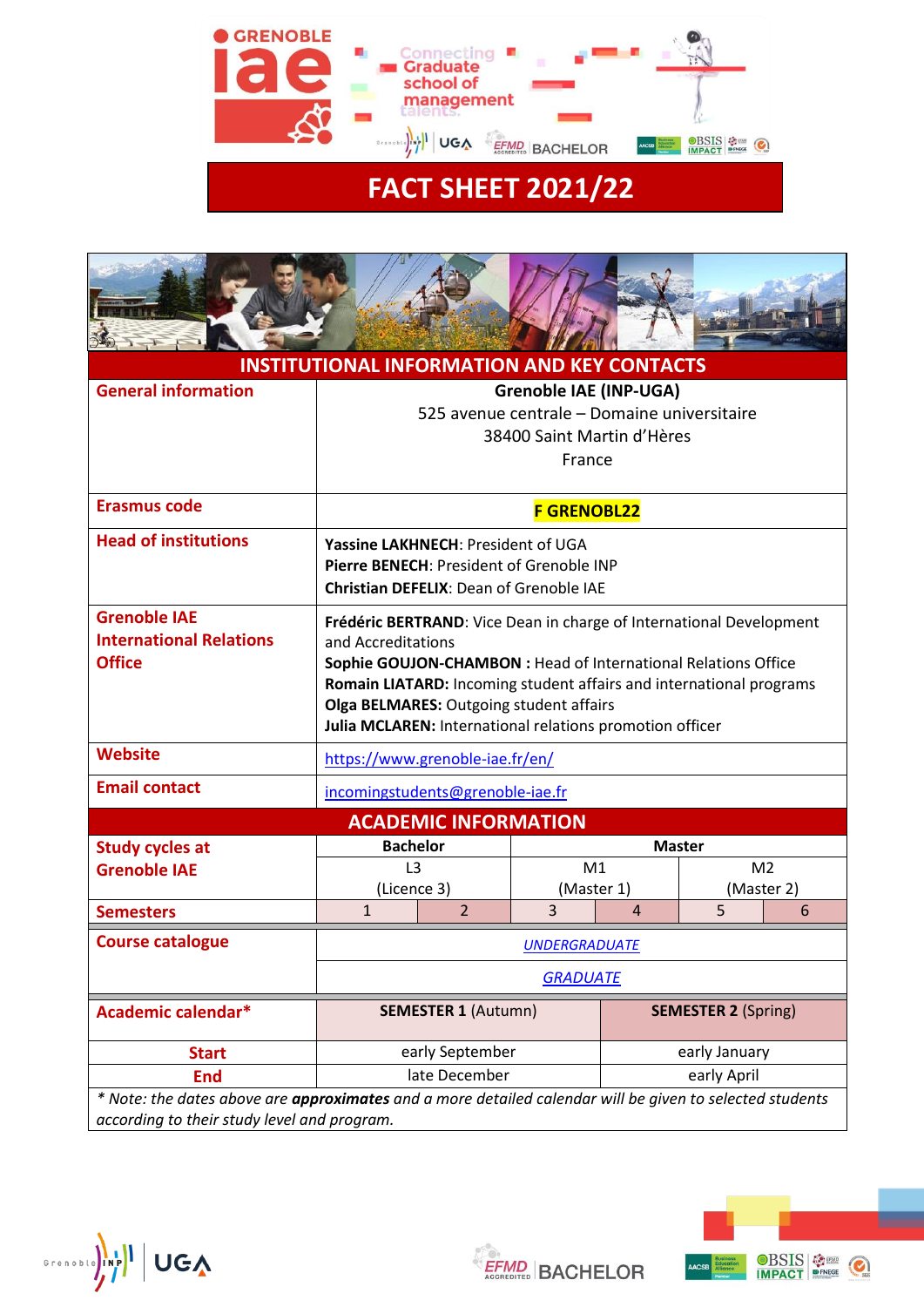



# **CALENDAR OF INCOMING MOBILITY**



## **NOMINATIONS AND APPLICATIONS**

### **1. IDENTIFY THE STUDY PROGRAM AND PERIOD**

Before starting the nomination process, please make sure you have all the following details:

- What semester?  $(1<sup>st</sup>, 2<sup>nd</sup>)$ , or full year)
- What study program? (see course catalogue above)
- What language of study ? (English, French, or Mixed)

*\* For students coming for only one semester, please make sure there are no exam or semester dates conflicts with the home university.* 

*\*\* We strongly recommend master students to come for the 1st semester or whole year as to not miss any prerequisites.*

## **2. LANGUAGE REQUIREMENTS (CECFR)**

|                      | <b>Bachelor</b> | Master |
|----------------------|-----------------|--------|
| <b>French Track</b>  | R1              | R7     |
| <b>English Track</b> | R1              |        |
| Mixed Track          |                 |        |

*\* The mixed track (for Bachelor students only) requires proof for both French and English.*

*\*\* Native speakers do not require to provide a language certificate.*